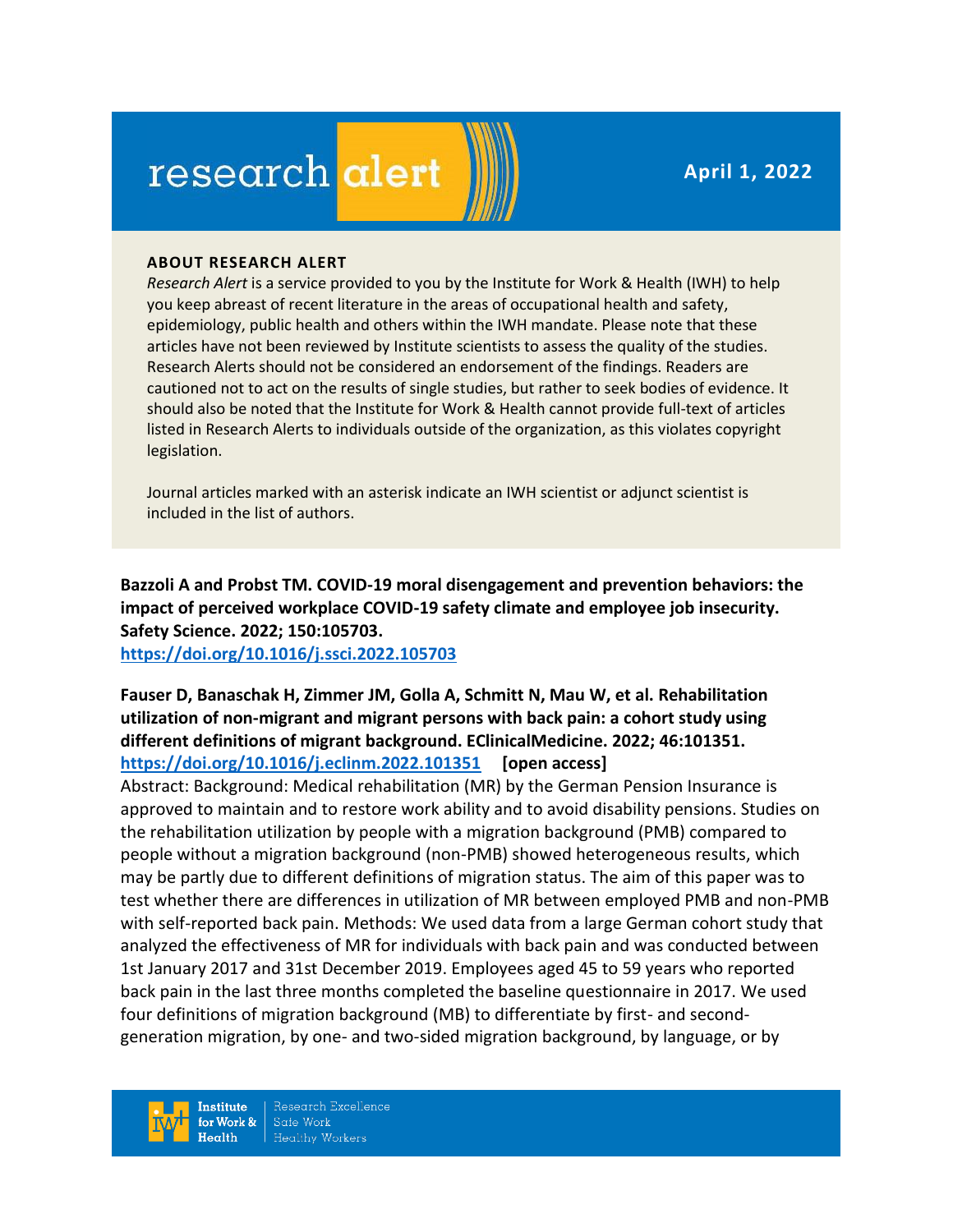nationality. Data on rehabilitation utilization was extracted from administrative records covering the period until the end of 2018.Findings: Data of 6,713 participants were included, and 514 individuals utilized MR during follow-up. Adjusted analyses showed a decreased risk of rehabilitation utilization in people with a first-generation MB (HR = 0·46; 95% CI 0·29;  $0.72$ ), people with a two-sided MB (HR =  $0.47$ ; 95% CI  $0.31$ ;  $0.72$ ), people whose native language was not German (HR = 0·52; 95% CI 0·30; 0·91), and people without German nationality (HR = 0·29; 95% CI 0·12; 0·72) when compared to non-PMB. Interpretation: This study showed that employees with a MB reporting back pain had a significantly reduced risk for utilization of rehabilitation services. This underutilization could be observed considering different definitions of MB. Future research on rehabilitation utilization by PMB should consider the impact of different definitions on the results. Funding: The study was funded by the German Research Foundation (grant numbers: BE 5885/2-1; MA 6981/2-1). The German Research Foundation functions as a self-governing institution for the promotion of science and research in Germany.

# **El Ghaziri M, Johnson S, Purpora C, Simons S, and Taylor R. Registered nurses' experiences with incivility during the early phase of COVID-19 pandemic: results of a multi-state survey. Workplace Health & Safety. 2022; 70(3):148-160.**

### **<https://doi.org/10.1177/21650799211024867> [open access]**

Abstract: BACKGROUND: Incivility among workers in the health sector is recognized as an occupational hazard. The COVID-19 outbreak brought sudden and profound changes to many health care settings, many of which have been identified as antecedents to workplace incivility. The purpose of this retrospective study was to explore the experiences of registered nurses with workplace incivility, cyber-incivility, and incivility outside of work during the early phase of the COVID-19 pandemic. METHODS: This mixed-methods study used convenience sampling. Data were collected from June to September 2020 via an online survey, which consisted of both closed- and open-ended questions. Participants were recruited from national nursing organizations and unions. Data were analyzed using descriptive statistics and thematic analysis for open-ended responses. FINDINGS: A total of 526 nurses' responses were included in the analysis. More than one third experienced greater incivility at work during the COVID-19 outbreak than before the pandemic (37.4%), and almost half (45.7%) said they witnessed more incivility than before the pandemic. Cyber-incivility and incivility outside of work were also issues. Qualitative results indicated that respondents felt they were on edge during this period. Other themes included leadership failure, fractured coworker relationships, heightened incivility from patients and families, and hostility and ostracism from the general public. CONCLUSION/APPLICATION TO PRACTICE: Occupational health nurses, nursing leaders, and staff nurses need to work to restore relations that were fractured by incivility during the pandemic. In the future, improved preparedness, including establishing clear channels of communication, may lessen incivility by decreasing role stress and organizational chaos

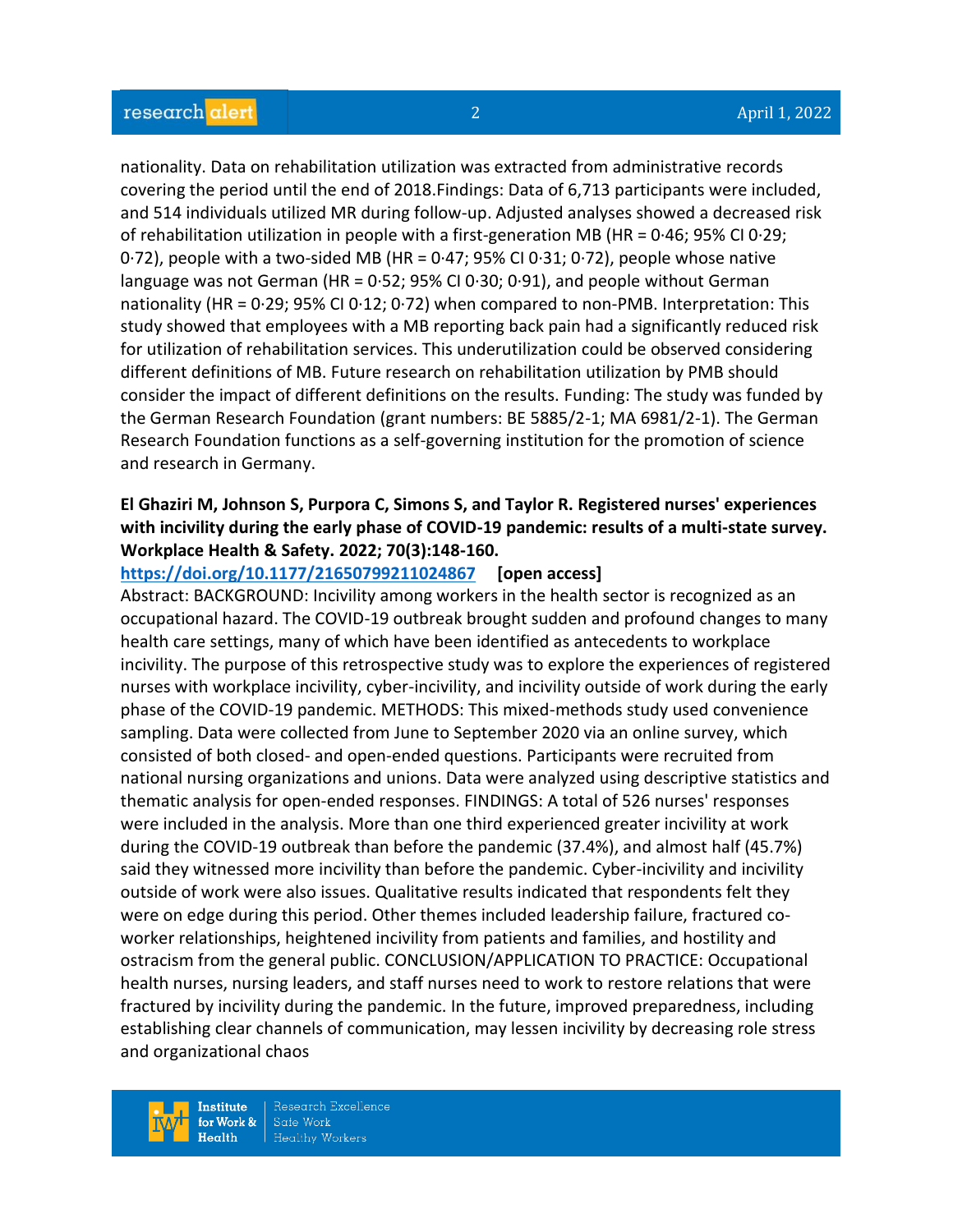**Han X, Jiang F, Shen L, Liu Y, Liu T, Liu H, et al. Workplace violence, workforce stability, and well-being in China's psychiatric hospitals. American Journal of Preventive Medicine. 2022; 62(4):e265-e273.** 

## **<https://doi.org/10.1016/j.amepre.2021.09.013>**

Abstract: INTRODUCTION: Workplace violence against psychiatric professionals is a growing problem, yet nationally representative data in China are lacking. This study examines workplace violence against psychiatrists and psychiatric nurses in China as well as its association with workforce stability and well-being . METHODS: Data came from a 2019 national survey of 14,264 participants (including 4,520 psychiatrists and 9,744 nurses) from 41 psychiatric hospitals across China. The occurrence of physical and verbal assaults among psychiatrists and psychiatric nurses was reported. Logistic regression models were constructed to examine the participants' characteristics associated with encountering workplace violence and the association of encountering violence with self-reported quality of life, health status, turnover intention, and career satisfaction. Analyses were performed during 2020. RESULTS: In 2019, among 14,264 psychiatrists and psychiatric nurses in China, 81% reported encountering workplace violence during the past year. Psychiatrists were 0.68 (95% CI=0.55, 0.83) times less likely to report an encounter of violence than nurses. Male and younger nurses were 2.20 (95% CI=1.72, 2.81) and 1.21 (95% CI=1.01, 1.45) times more likely to report violence. Psychiatrists who had a higher educational degree or a higher professional rank were more vulnerable to violence. Encountering violence was significantly associated with poor quality of life, less satisfaction with health status, greater intention to leave the current job, and career dissatisfaction. CONCLUSIONS: Workplace violence against psychiatrists and psychiatric nurses are common in China, indicating that China's psychiatric professionals are facing a significant threat to occupational safety. To maintain psychiatric workforce stability, actions are needed to reduce the prevalence of workplace violence at the system, institutional, and individual levels

# **Josse PR, Koutros S, Tardon A, Rothman N, Silverman DT, and Friesen MC. Adapting decision rules to estimate occupational metalworking fluid exposure in a case-control study of bladder cancer in Spain. Annals of Work Exposures and Health. 2022; 66(3):392-401. <https://doi.org/10.1093/annweh/wxab084>**

Abstract: Objectives: We adapted previously developed decision rules from the New England Bladder Cancer Study (NEBCS) to assign occupational exposure to straight, soluble, and synthetic metalworking fluids (MWFs) to participants of the Spanish Bladder Cancer Study (SBCS). Methods: The SBCS and NEBCS are case-control studies that used the same lifetime occupational history and job module questionnaires. We adapted published decision rules from the NEBCS that linked questionnaire responses to estimates of the probability (<5, >=5 to <50,> =50 to <100, and 100%), frequency (in h week-1), and intensity (in mg m-3) of exposure to each of the three broad classes of MWFs to assign exposure to 10 182 reported jobs in the SBCS. The decision rules used the participant's module responses to MWF questions wherever possible. We then used these SBCS module responses to calculate job-,

**Institute** for Work &  $Health$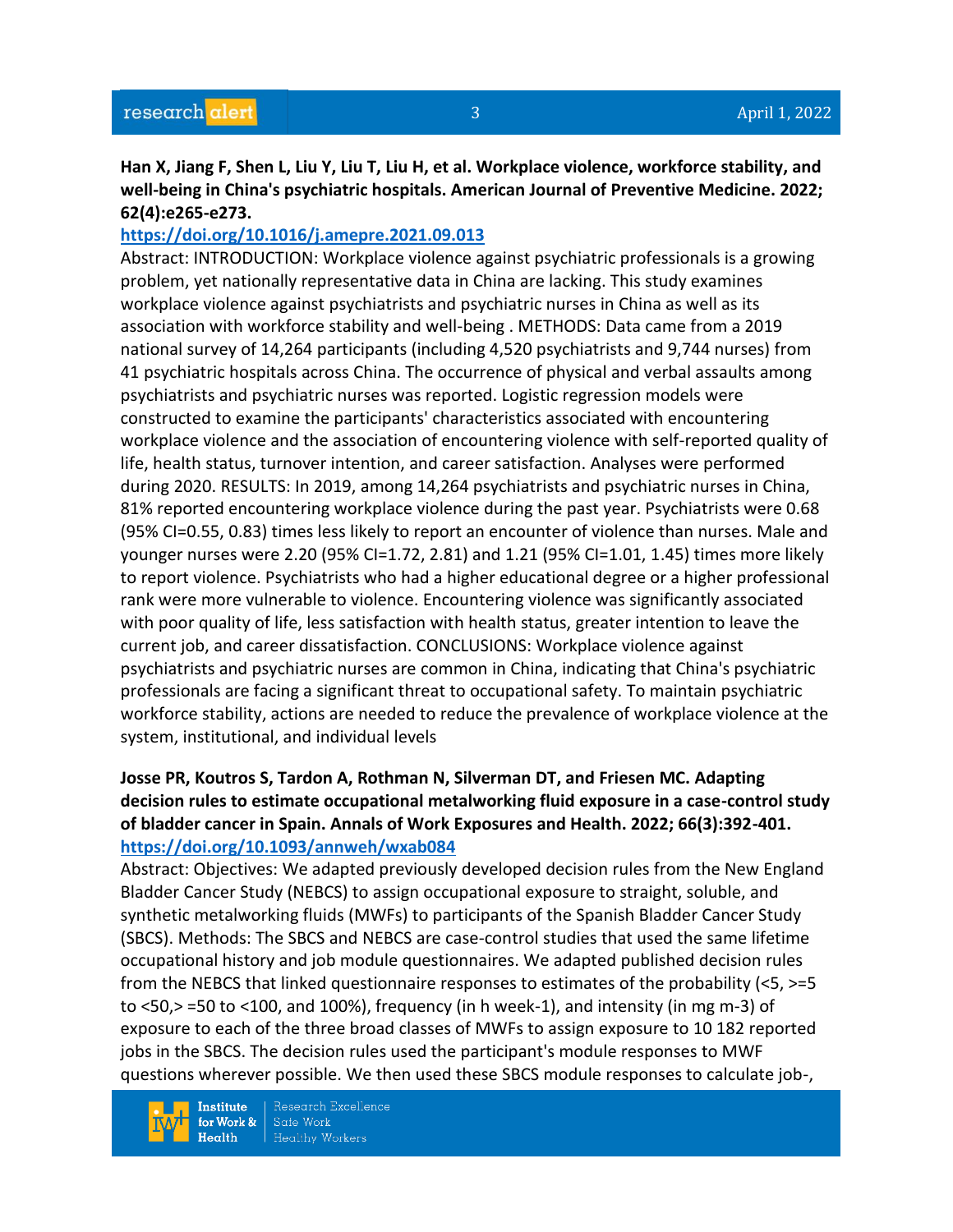industry-, and time-specific patterns in the prevalence and frequency of MWF exposure. These estimates replaced the NEBCS-specific estimates in decision rules applied to jobs without MWF module responses. Intensity estimates were predicted using a previously developed statistical model that used the decade, industry (three categories), operation (grinding versus machining), and MWF type extracted from the SBCS questionnaire responses. We also developed new decision rules to assess mineral oil exposure from nonmachining sources (possibly exposed versus not exposed). The decision rules for MWF and mineral oil identified questionnaire response patterns that required job-by-job expert review. Results: To assign MWF exposure, we applied decision rules that incorporated participant's responses and job group patterns for 99% of the jobs and conducted expert review of the remaining 1% (145) jobs. Overall, 14% of the jobs were assessed as having =5% probability of exposure to at least one of the three MWFs. Probability of exposure of =50% to soluble, straight, and synthetic MWFs was identified in 2.5, 1.7, and 0.5% of the jobs, respectively. To assign mineral oil from non-machining sources, we used module responses for 49% of jobs, a job-exposure matrix for 41% of jobs, and expert review for the remaining 10%. We identified 24% of jobs as possibly exposed to mineral oil from non-machining sources. Conclusions: We demonstrated that we could adapt existing decision rules to assess exposure in a new population by deriving population-specific job group patterns.

## **Kang SY, Min S, Kim WS, Won JH, Kang YJ, and Kim S. Types and characteristics of fatal accidents caused by multiple processes in a workplace: based on actual cases in South Korea. International Journal of Environmental Research and Public Health. 2022; 19(4):2047.**

### **<https://doi.org/10.3390/ijerph19042047> [open access]**

Abstract: As the social cost of disasters increases and safety is being emphasized, policy regulations at the national level have been implemented. However, various fatal accidents are continually occurring as continued economic development and enhanced technologies have increased demand and complicated the industrial structure. Workers in different industries, performing similar jobs, often experience different workplace hazards, which can result in similar types of accidents. Therefore, new policy regulations have been established to separate multiple processes and work in workplaces and are being implemented in several countries to minimize damage caused by new types of industrial accidents. Supervision and management appropriate for contractors or safety and health officials with legal obligations are required to play a regulatory role when these types of industrial accidents are likely to occur. This study classified accidental types and their characteristics based on actual cases, in which potential risks exist at multiple processes in a workplace. First, raw data of workrelated fatalities that occurred in South Korea were reviewed and classified as fatal accidents caused by multiple processes in workplaces using the proposed method. Next, the classified actual cases were prepared as statistical data and analyzed based on the various categories. Finally, the accident type based on multiple processes, including risks and characteristics, in workplaces was proposed. As a result, this study improved the safety awareness and

**Institute** for Work &  $Health$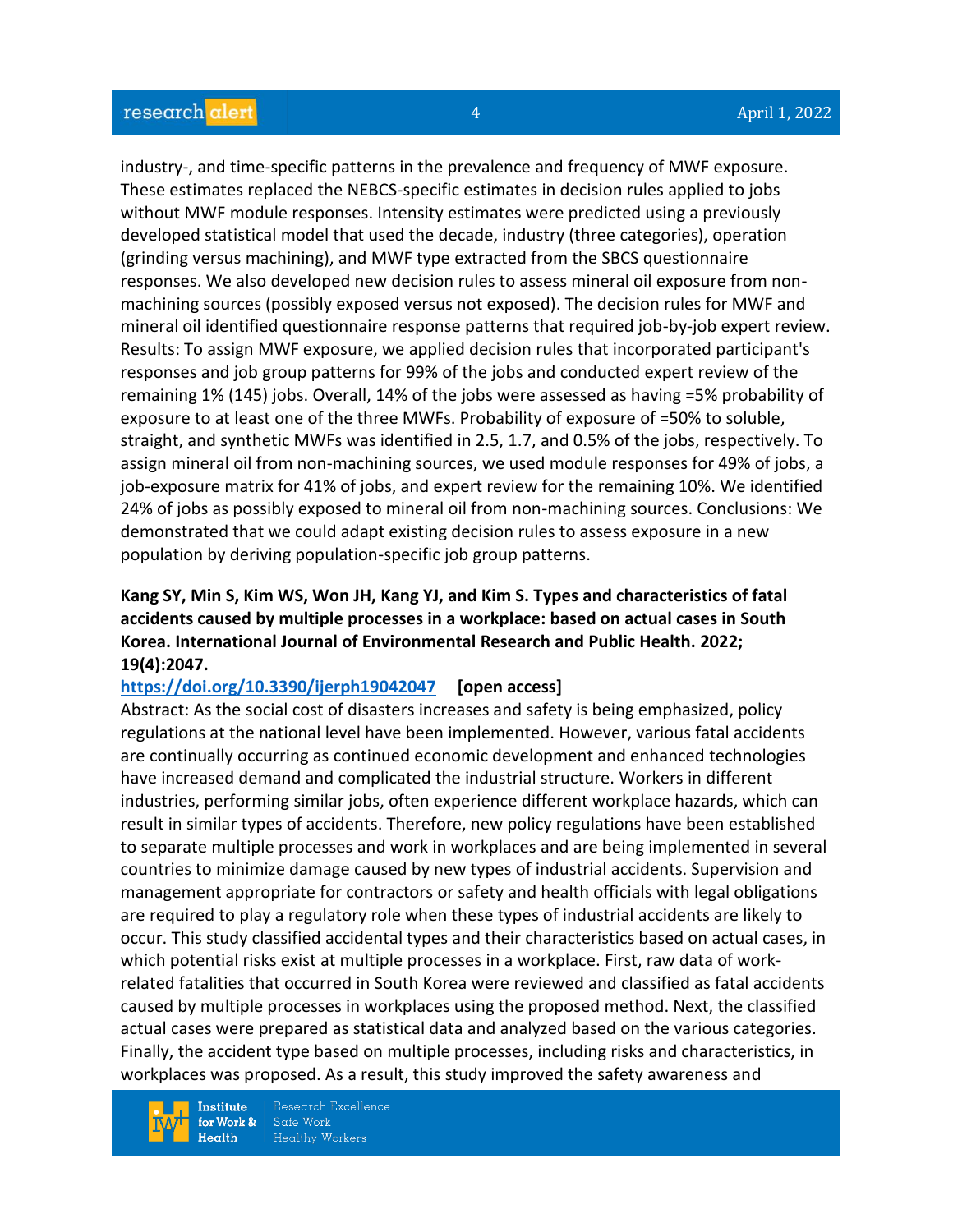understanding of regulatory subjects regarding industrial accidents caused by multiple processes in workplaces and is expected to improve the effectiveness of the existing policy to prevent workplace accidents

# **Kim HR. Associations between workplace violence, mental health, and physical health among Korean workers: the fifth Korean working conditions survey. Workplace Health & Safety. 2022; 70(3):161-172.**

## **<https://doi.org/10.1177/21650799211023863>**

Abstract: BACKGROUND: Workplace violence (WPV) is a global public health problem and a threat to the health of Korean workers. This study assessed the prevalence and risk factors of WPV and its association with mental and physical health among Korean workers. METHODS: Data obtained for 50,205 respondents to the Fifth Korean Working Conditions Survey were utilized for this study. Verbal abuse, threats, physical violence, and sexual harassment were assessed individually and as a composite for "any WPV." Workers were characterized by education, income, shift work status, access to a health and safety education program, work sector and overall health. Descriptive analyses and multiple logistic regression analyses were used to estimate the prevalence of WPV and its association with mental and physical health. FINDINGS: Overall, 5.6% of workers reported experiencing one of four forms of WPV. The prevalence of verbal abuse, threats, physical violence, and sexual harassment were 4.9%, 0.7%, 0.2%, and 1.1%, respectively. Most perpetrators were customers. Prevalence of WPV was associated with lower education level, poor health status, long working hours, shift work, and no experience of health and safety education; 9.0% of service workers experienced violence. Workers who had experienced WPV were more likely to experience anxiety, sleeprelated problems, depressive symptoms, back pain, headache/eye strain, and overall fatigue. CONCLUSIONS/APPLICATIONS TO PRACTICE: Workplace violence is a serious occupational and public health concern in Korea. These results suggest managing WPV may improve workers' well-being and that violence-prevention strategies, policies, and regulations should be implemented across most industries

# **Lee J, Lee J, Ahn J, Lee DW, Kim HR, and Kang MY. Association of sedentary work with colon and rectal cancer: systematic review and meta-analysis. Occupational and Environmental Medicine. 2022; 79(4):277-286.**

### **<https://doi.org/10.1136/oemed-2020-107253>**

Abstract: Objectives: There has been no research on sedentary behaviour in the occupational domain that occupies a large portion of the daily life. Methods: We conducted a metaanalysis to investigate the association between sedentary work and colorectal cancer. We searched PubMed, Embase and Cochrane databases up to 12 August 2020 for peer-reviewed journal articles that assessed the association between sedentary work and colon or rectal cancer. Pooled estimates of ORs were obtained using random effects models. Statistical tests for publication bias, heterogeneity and sensitivity analysis were applied. Results: Of the 5 381 studies initially identified, 23 studies with 64 reports were eligible for inclusion. Sedentary

**Institute** for Work &  $Health$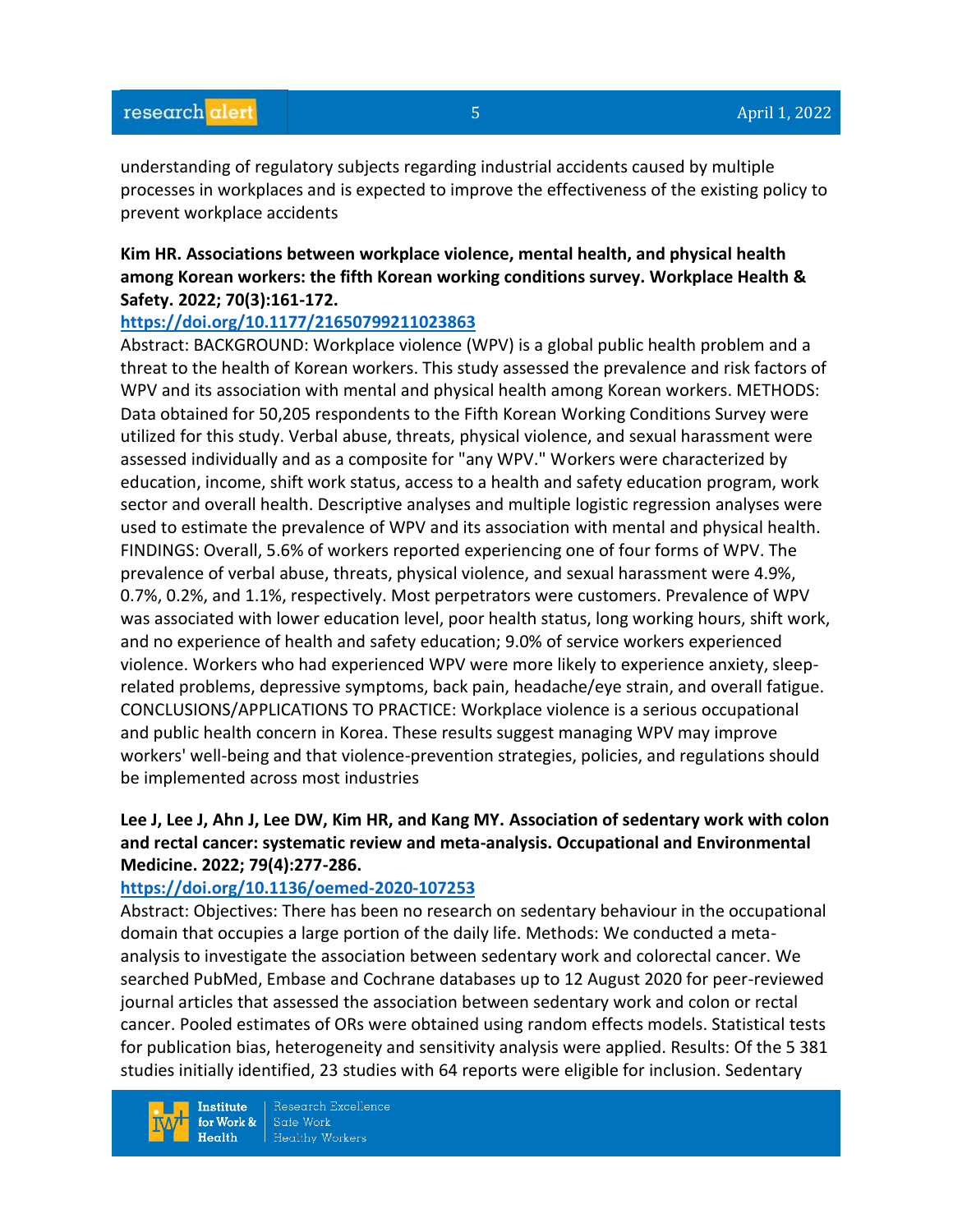work significantly increased the risk of colon cancer (pooled OR=1.21, 95% CI 1.11 to 1.31, p value =0.0001) and rectal cancer (pooled OR=1.08, 95% CI 1.00 to 1.16, p value=0.0395). The adjustment for leisure time physical activity attenuated the association and made the risk estimates non-significant for sedentary behaviour, but the association was independent of sex, control of body mass index and assessment of sedentary behaviour. Conclusions: We found evidence of association between sedentary work and the risk of colon or rectal cancer. Limiting excessive sedentary work could be an important means of preventing colon and rectal cancer.

# **Maffie MD. The perils of laundering control through customers: a study of control and resistance in the ride-hail industry. ILR Review. 2022; 75(2):348-372. <https://doi.org/10.1177/0019793920972679>**

**Omari Shekaftik S, Shirazi H, Yarahmadi R, Rasouli M, and Ashtarinezhad A. Investigating the relationship between occupational exposure to nanomaterials and symptoms of nanotechnology companies' employees. Archives of Environmental & Occupational Health. 2022; 77(3):209-218.** 

### **<https://doi.org/10.1080/19338244.2020.1863315>**

Abstract: PURPOSE: The increasing use of nanomaterials in academic and industrial environments has raised concerns about the potential effects of these materials on human and the environment. Researches have shown that occupational exposure to nanomaterials can affect employees' health. Many companies are active in the field of nanotechnology in Iran. Therefore, this study was designed and conducted to investigate the relationship between the symptoms of these companies' employees and exposure to nanomaterials. METHODS: The study was conducted among employees of 52 nanotechnology companies in Tehran. For this study, the employees of these companies were categorized in two groups: "exposed" and "non-exposed" to nanomaterials. Data collection tools included the NanoTool method form and a nonspecific symptom questionnaire designed and validated by a team of 19 experts in various fields. Finally, data were analyzed using SPSS.22 software. RESULTS: The results showed that the frequency of cutaneous (such as roughness, itching and redness), respiratory (such as cough, sneezing, and burning throat) and ocular (such as burning, itching and redness) symptoms were higher among the exposed workers to nanomaterials. Examination of the correlation between these symptoms in the two studied groups showed that symptoms with high frequency have a significant relationship with exposure to nanomaterials. CONCLUSIONS: Given the high prevalence of some symptoms among the employees of the studied companies and their association with exposure to nanomaterials, it seems necessary to take control measures to reduce the exposure of employees to nanomaterials and consequently reduce the Investigated symptoms

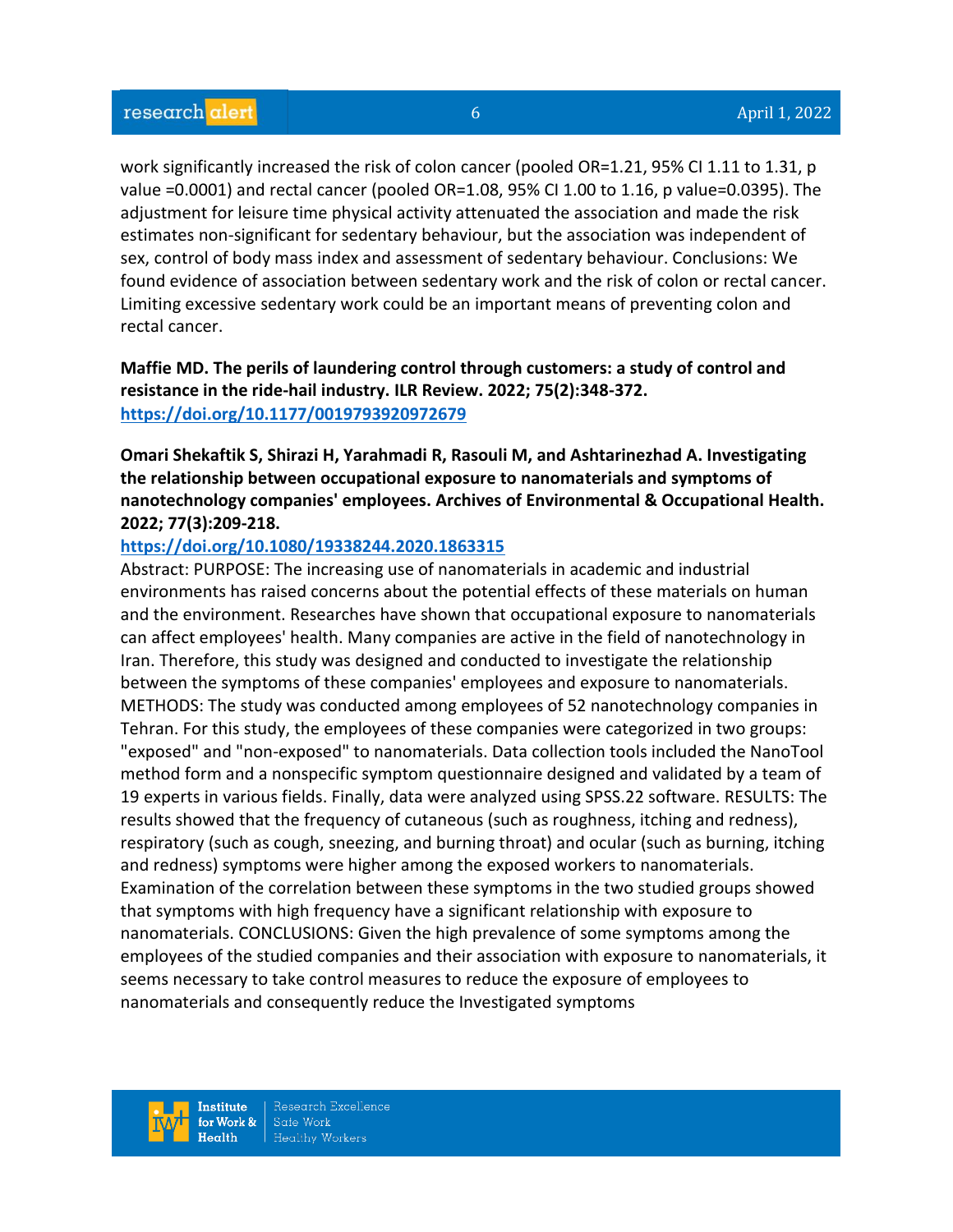**Pradoto H, Haryono S, and Wahyuningsih SH. The role of work stress, organizational climate, and improving employee performance in the implementation of work from home. Work. 2022; 71(2):345-355.** 

## **<https://doi.org/10.3233/WOR-210678>**

Abstract: BACKGROUND: The spread of COVID-19 around the world has caused many undesirable effects on human health. The pandemic forced the employees to resort to Remote Work (RW)/Work from Home (WFH) according to the nature of the jobs. Consequently, organizations, business process and results are affected and organizational and commercial activities are significantly reduced. OBJECTIVE: This study investigates the impact of work stress and organizational climate on employee performance in the context of WFH in the era of the COVID-19 pandemic in micro, small and medium enterprises (MSMEs). METHOD: This study used a purposive sampling strategy and determined using the Slovin equation and equals 95 employees in marketing, business restructuring and finance. The Partial Least Square (PLS) approach and and the SmartPLS version 3.0 software for data analysis processing procedures for hypothesis testing were used. RESULTS: The results revealed that the organizational environment has a negative and significant effect on job stress. Furthermore, job stress had a negative impact on employee performance and the organizational climate had a favorable and considerable impact on employee performance. CONCLUSION: The lower the level of work stress, the higher the employee performance, and vice versa. Organizational climate has a positive and significant effect on employee performance, which means that the organization's climate is conducive, so the employee performance will increase and vice versa

# **Rice SPM, Greenspan LS, Bauer TN, Rimby J, Bodner TE, and Olson R. The impact of COVID-19 on transit workers: perceptions of employer responses and associations with health factors. Annals of Work Exposures and Health. 2022; 66(3):334-347.**

### **<https://doi.org/10.1093/annweh/wxab080>**

Abstract: COVID-19 has had a substantial impact on transit workers' lives, especially among public-facing vehicle operators. The current project examined relationships between workers' knowledge and perceptions of their employer's COVID-19 safety responses, job attitudes, and health. We surveyed transit workers (N = 174) between July and August 2020 and followed up 3 months later. Fifty-seven workers responded to the follow-up survey. Surveys addressed workers' knowledge and perceptions of their employer implementing Centers for Disease Control and Prevention (CDC)-recommended COVID-19 safety responses, COVID-19 risk perceptions, job attitudes, and health factors. Employees reported knowledge of their employer implementing ~8 of 12 CDC-recommended responses. The most reported response was informational poster placements; the least reported was designating a point-person for COVID-19 concerns. Significant associations were found between knowledge of employer safety responses and lower COVID-19 risk perceptions, better job attitudes, and greater mental and global health. Operators (i.e. public-facing workers) reported worse perceptions of employer responses, and higher COVID-19 risk perceptions, work stress, and turnover

**Institute** for Work &  $Health$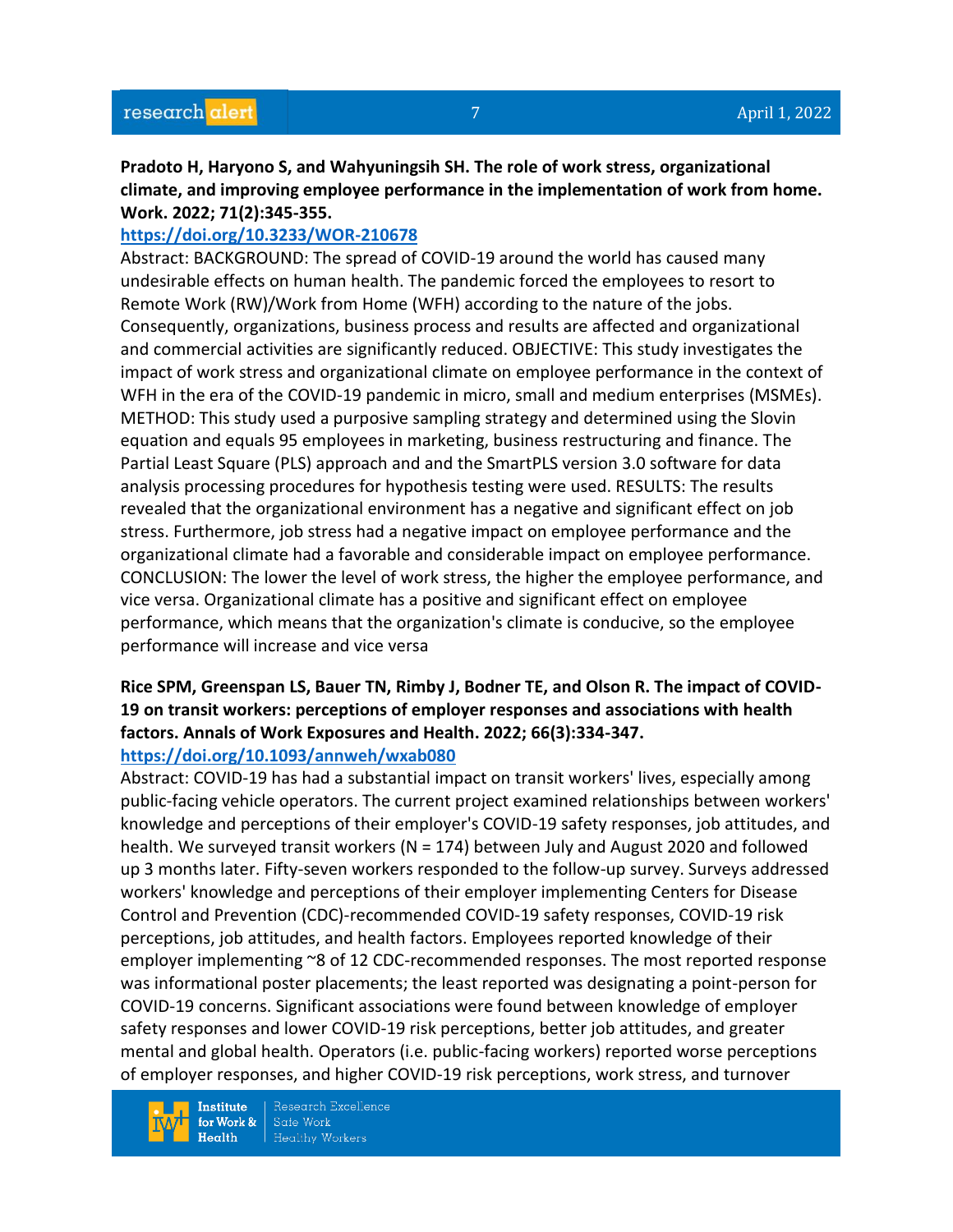intentions, compared with non-operators. A time-lagged panel model found that COVID-19 risk perceptions significantly mediated the relationship between public-facing work status and follow-up depression, anxiety, stress, and global health. Results reveal opportunities for transit authorities to broaden and better communicate their responses to emergent occupational safety and health crises

**Rysstad T, Grotle M, Aasdahl L, Hill JC, Dunn KM, Tingulstad A, et al. Stratifying workers on sick leave due to musculoskeletal pain: translation, cross-cultural adaptation and construct validity of the Norwegian Keele STarT MSK tool. Scandinavian Journal of Pain. 2022; [epub ahead of print].**

## **<https://doi.org/10.1515/sjpain-2021-0144>**

Abstract: OBJECTIVES: Stratified care using prognostic models to estimate the risk profiles of patients has been increasing. A refined version of the popular STarT Back tool, the Keele STarT MSK tool, is a newly developed model for matched treatment across a wide range of musculoskeletal pain presentations. The aim of this study was to translate and culturally adapt the Keele STarT MSK tool into Norwegian, examine its construct validity and assess the representativeness of the included sample. METHODS: The Keele STarT MSK tool was formally translated into Norwegian following a multistep approach of forward and backward translation. A pre-final version was tested in 42 patients. Minor changes were implemented. To assess its construct validity, an online survey was conducted among workers aged 18-67 years who were on sick leave (>4weeks) due to musculoskeletal disorders. Construct validity was evaluated in terms of convergent and discriminant validity using Pearson's correlation coefficient, and known-group validity by comparing risk subgroups as suggested by the COSMIN checklist. The representativeness of the sample was assessed by comparing demographic and sick leave information of participants to eligible non-participants (n=168,137). RESULTS: A representative sample of 549 workers participated in the validity assessment; 74 participants (13.5%) were categorised as low risk, 314 (57.2%) as medium risk and 161 (29.3%) as high risk. The construct validity was found sufficient, with 90.9% and 75.0% of the pre-defined hypotheses confirmed for convergent and discriminant validity, and known-group validity, respectively. Floor or ceiling effects were not found. CONCLUSIONS: The Keele STarT MSK tool was successfully translated into Norwegian. The construct validity of the tool was acceptable in a representative cohort of workers on sick leave as a result of musculoskeletal pain. However, the analyses raised concerns as to whether one of the questions captures the construct it is intended to measure

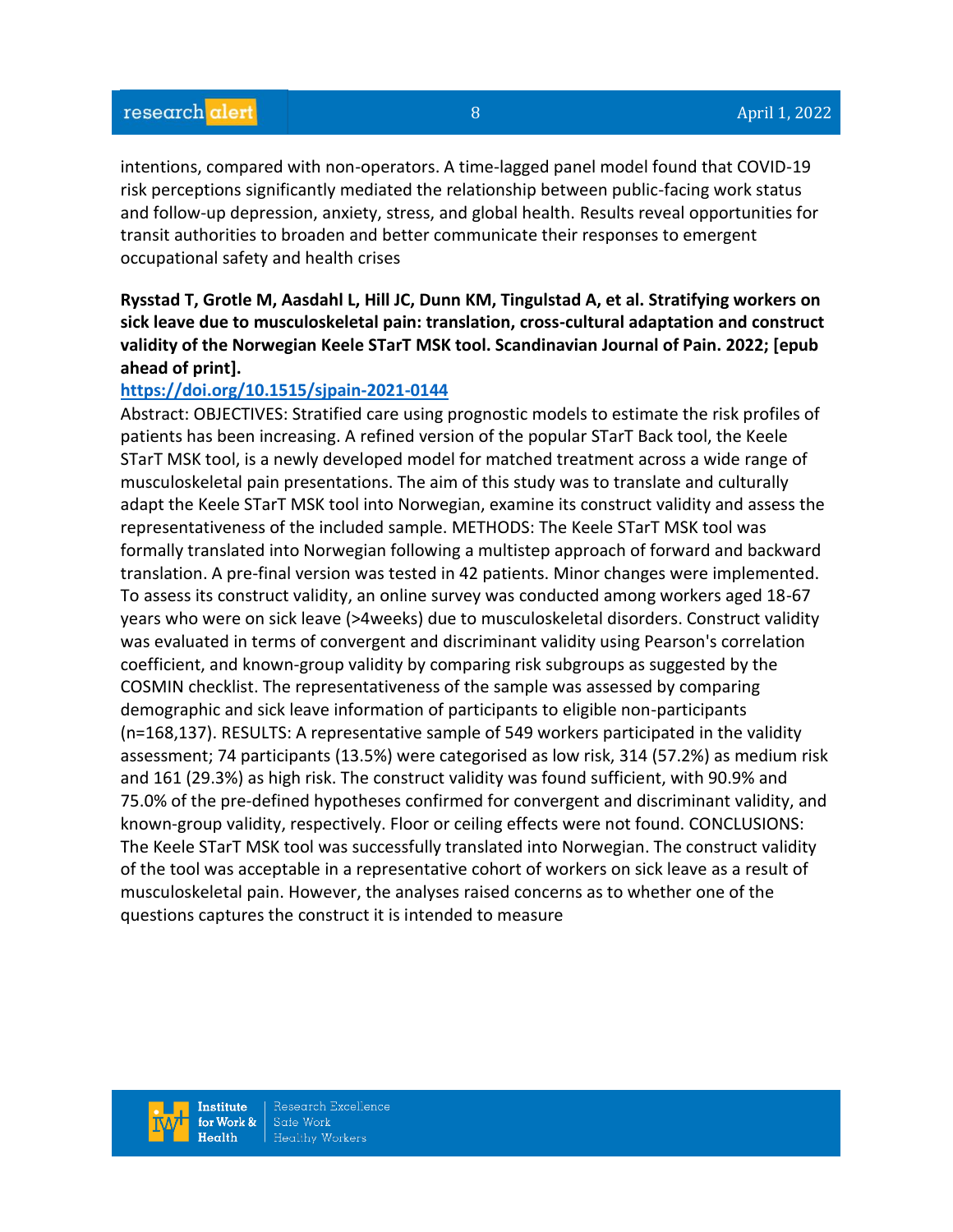**Tohiar M, Jaafar S, Aizuddin AN, Leong TK, and Abdul Rahim AS. Workplace influenza vaccination in private hospital setting: a cost-benefit analysis. Annals of Occupational and Environmental Medicine. 2022; 34(1):e3.**

**<https://doi.org/10.35371/aoem.2022.34.e3> [open access]**

Abstract: Background Influenza illness causes several disruptions to the workforce. The absenteeism that often ensues has economic implications for employers. This study aimed to estimate the cost-benefit of influenza vaccination in a healthcare setting from the employer's perspective. Methods A cross-sectional questionnaire survey was conducted in a private hospital in 2018–2019 comparing voluntary vaccinated with non-vaccinated employees with influenza vaccine. The analyses were made based on self-reporting on absenteeism and presenteeism from Influenza-like illnesses (ILIs). The costs incurred, both direct and indirect costs, were included in the study. A cost-benefit analysis was performed by measuring the cost of the vaccination program. The costs of absenteeism and reduced productivity were calculated using 3 hypothesised levels of effectiveness in the following percentage of productivity of 30%, 50%, and 70%. The costs were also calculated based on four scenarios: with and without operating income and with and without replacement. The benefits of the influenza vaccination from the employer's perspective were analysed. The benefit to cost ratio was determined. Results A total of four hundred and twenty-one respondents participated. The influenza vaccination rate was 63.0%. The rate of ILI of 38.1% was significantly lower among vaccinated. The ILI-related absenteeism reported was also significantly lower amongst vaccinated employees at 30% compared to 70% non-vaccinated. Employers could save up to USD 18.95 per vaccinated employee when only labour cost was included or 54.0% of cost savings. The cost-saving rose to USD 155.56 when the operating income per employee was also included. The benefit to cost ratio confirmed that the net cost-benefit gained from the vaccination was more than the net cost of vaccination. Conclusions Influenza vaccination for working adults was cost-saving and cost-beneficial when translated into financial investments for the employer. A workplace vaccination demonstrates a significant cost-benefit strategy to be applied in any institutional setting.

# **Yeoman K, Weakley A, DuBose W, Honn K, McMurry T, Eiter B, et al. Effects of heat strain on cognitive function among a sample of miners. Applied Ergonomics. 2022; 102:103743. <https://doi.org/10.1016/j.apergo.2022.103743>**

Abstract: Heat stress is associated with workplace injuries, likely through a combination of fatigue, reduced cognitive function, and thermal discomfort. The purpose of this study was to evaluate four cognitive tasks for sensitivity to heat stress. Eight participants performed treadmill exercise followed by assessments of serial reaction time (RT), Stroop effect, verbal delayed memory, and continuous performance working memory in an environmental chamber. A control (21.1 °C) trial, and "Hot 1" and "Hot 2" (both 37.8 °C) trials were run sequentially on two separate days to evaluate the four cognitive tasks. Heat strain (comparing Hot 1 and Hot 2 with the control trial) resulted in impairments in the serial RT test response and Stroop accuracy. Delayed memory was impacted only in the Hot 2 trial

**Institute** for Work &  $Health$